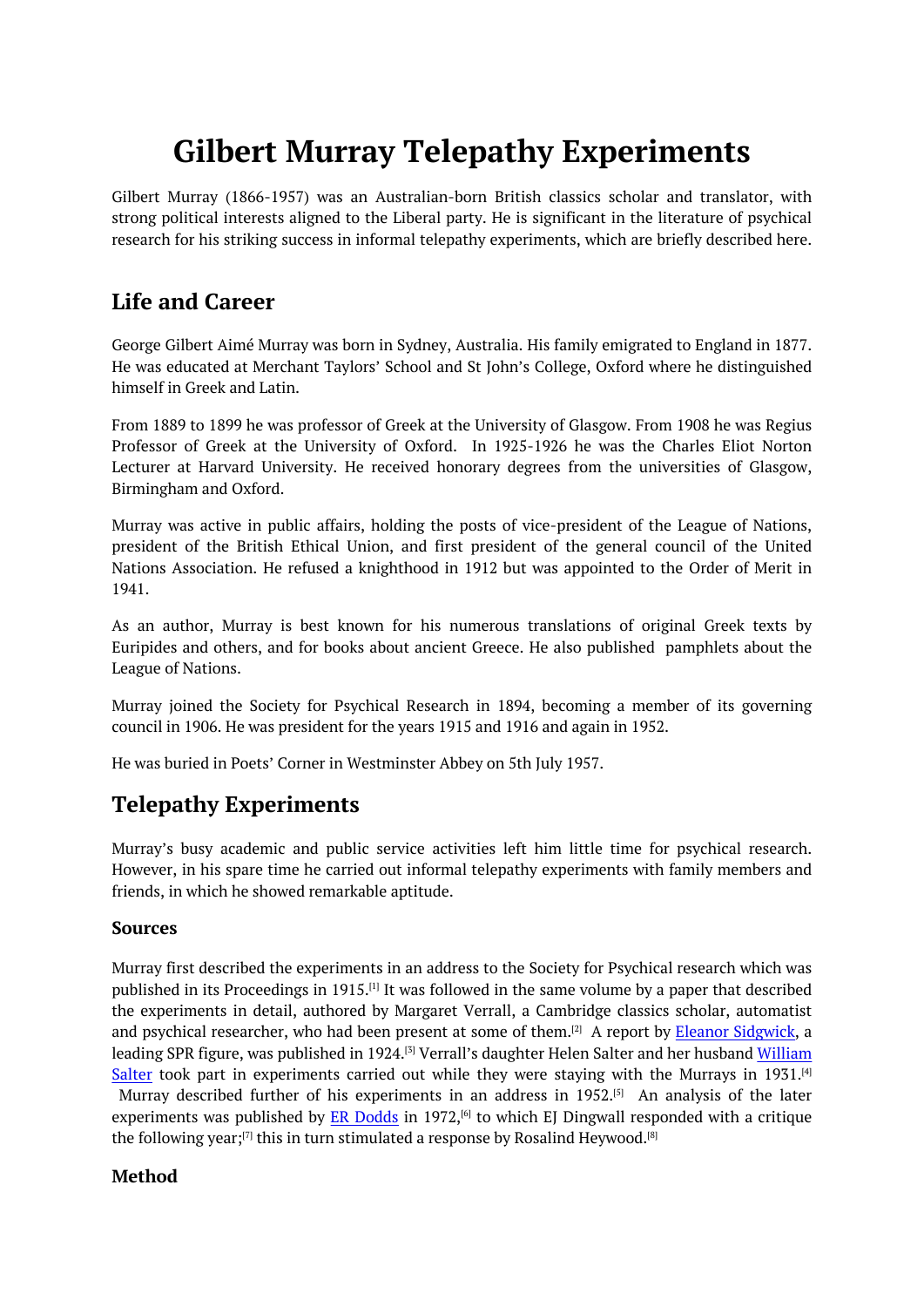The experiments took place in the living room in Murray's home, in the presence of family members and friends. The method was as follows. Murray left the room and the door was closed. One of the company, often Murray's wife or eldest daughter, thought of a scene or incident and described it to the others present, one of whom took notes. Murray was called back into the room and described his mental impressions. Sometimes he held the hand of the person who had thought of the image, referred to as the 'agent', but this was not always the case and did not seem essential for success.

The selected imagery might be a memory or a fictional scene involving family members, friends or other people known to Murray; or a scene from a play or novel; or sometimes a mixture of these and other elements. Murray was often able to describe either all the key elements or some of the main ones. He was more often right than wrong, and was not often completely wrong, but frequently he could get nothing at all.

Examples of successful attempts:

1. Target: Alister and [Malcolm] MacDonald running along the platform at Liverpool Street, and trying to catch the train just going out.

Response: Something to do with a railway station. I should say it was rather a crowd at a big railway station, and two little boys running along in the crowd. I should guess Basil. [9]

2. Target: Paul Sabatier walking with an alpenstock along a winding road in Savoy.

Response: A man like Mr. Irving going up a mountain - it isn't Mr. Irving, [it](#page-0-0)'s a clergyman with an alpenstock - should say it was a foreign clergyman.<sup>[10]</sup>

3. Target: I think of Mrs. F. sitting on the deck, and Grandfather opening the door for her.

Response: This is Grandfather. I think it is on a [s](#page-0-0)hip, and I think he is bowing and smiling to somebody - opening the door.<sup>[11]</sup>

4. Target: A scene in a book by Aksakoff, where the children are being taken to their grandparents, and the little boy sees his mother kneeling beside the sofa where his father is lying, lamenting at having to leave them.

Response: I should say this was Russian. I think it's a book I haven't read. Somebody's remembrance of childhood or something. A family travelling, the children, father and mother. I should think they are going across the Volga. I don't think I can get it more accurately. The children are watching their parents or seeing something about their parents. ... I should think Aksakoff. They are going to see their grandmother. [12]

5. Target: I think [of] Diana of the Crossways. Diana walking up the road in the rain, and crouching down in front of the empty grate in the house.

Response: This is a book. Oh it's Meredith. It's Diana walking. I don't remember the scene properly. Diana walking in the rain. I feel as if she was revisiting her house, but I can't remember when it happens. [13]

6. Target: I think of St Paul and the other man in prison and the fetters falling off.

Respons[e:](#page-0-0) This feels totally different. Well, you've never given me anything like this before. I should say it was St Paul. But I do not get any words - not a quotation. I think he's being tried or condemned. I think he's a prisoner somehow. No, I can't get it clear. Is he escaping from prison? [14]

7. Target: Cleopatra's needle being tugged along across the sea.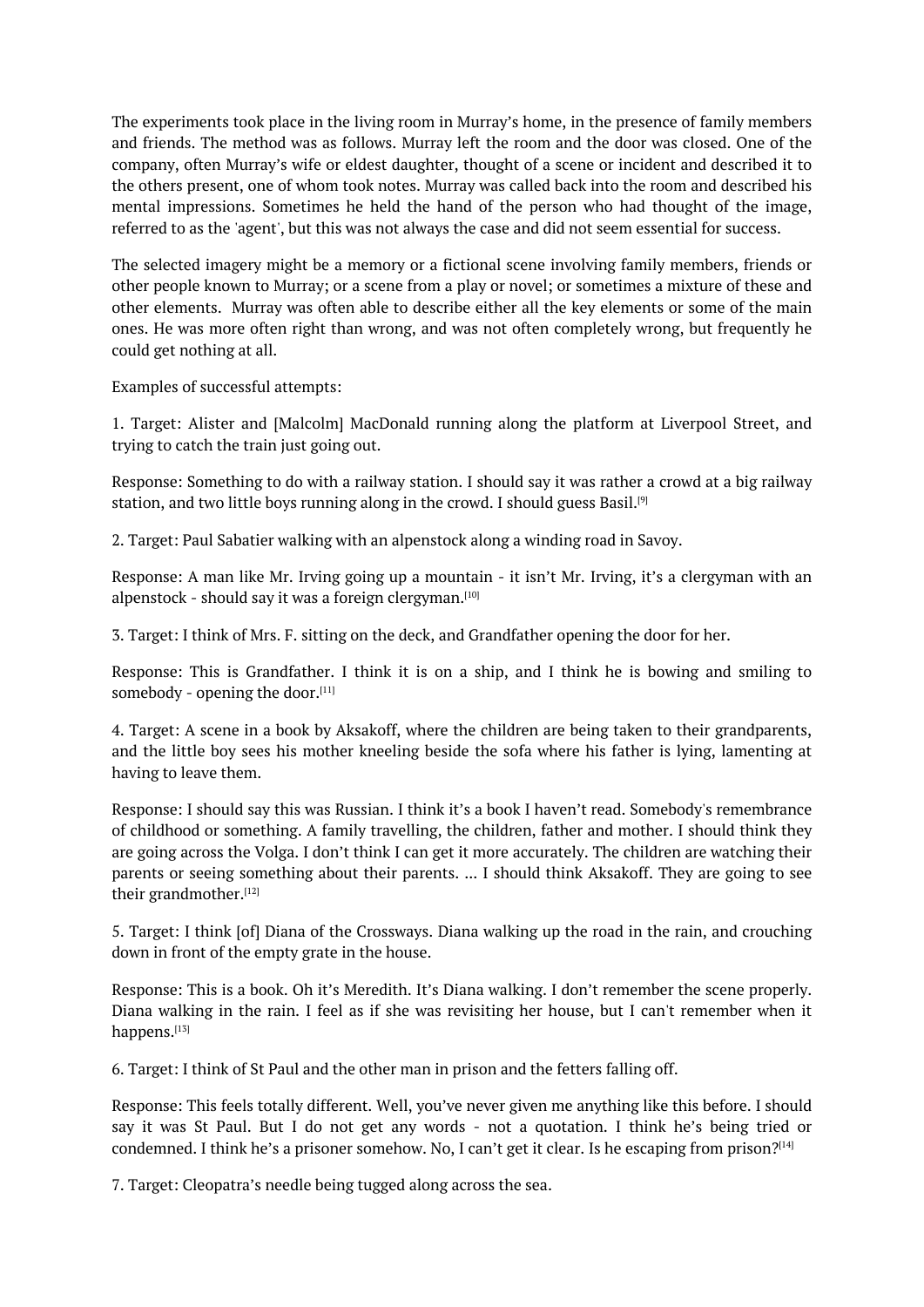Response: Got a sort of splashing feeling - not the Boat-race and not the Bradford ship (the educational Bradford ship talked of during the evening). It's rather like the Bradford ship dragging something behind - educational - a ship dragging something long and heavy. I'm clear about the thing. Oh, didn't a ship bring Cleopatra's needle, dragging it behind it?[15]

8. Target: I think of Abraham Lincoln sitting in a hammock in California talking to Charlie Chaplin and Mary Pickford, smoking a long pipe.

Response: Grotesque too. Oh, it's a sort of disgusting cinema thing - American. I don't think a cinema. I think Charlie Chaplin and some cinema star - a woman - and they're talking to some very distinguished person - Mr Wilson? - I should say it was talking to Uncle Sam or to some lean, tall, grey American. [16]

9. Target: I get Lady Richards walking along the road in a grey mackintosh, rather blown about by the wind and t[he](#page-0-0) rain.

Response: Someone walking in the rain? Couldn't be sure but I should think it was Lady Richards (because we met her this afternoon). [17]

#### **Results**

The proportion of successes and pa[rtia](#page-0-0)l successes was estimated to be 61% in sessions described by Verrall in 1916, 66% in sessions described by Sidgwick in 1924, and 70% in later sessions described by Dodds in 1974.<sup>[18]</sup>

## **Analysis**

#### **Physical Cont[act](#page-0-0)**

Physical contact with the agent (the person mentally holding the image that Murray was trying to guess) might have enabled Murray to note minute muscle movements, potentially giving positive or negative reactions to his statements. But contact was not always necessary for success, and given the complexity of his statements, any benefit in this case was considered to be negligible.<sup>[19]</sup>

#### **Arguments for Hyperesthaesia**

The fact that the target image was generally spoken aloud, and that failure followed [w](#page-0-0)hen this was not the case, suggested the possibility of *hyperaesthesia –* that Murray gained information about the target unconsciously by means of abnormally acute hearing. Further arguments cited in favour of hyperaesthesia included the fact that certain errors might have been caused by mishearing on Murray's part, for instance 'hall' for 'horse' or 'Mrs Carr' for 'Mrs Carlyle'. It was also noted that he was disturbed by loud noise, which might have disrupted his hearing senses.

Murray sometimes said he 'heard' a word, and the experiment in these cases was stopped. But in the circumstances it is not clear that he did actually hear the word spoken out loud, as opposed to mentally perceiving having done so.

The possibility of hyperaesthesia was raised by Murray himself in his first descriptions, apparently because he was diffident about his gift and willing to accept that it had a non-paranormal cause. Elsewhere he is quoted as saying, 'It is a sort of joke that Nature has played on me ... for I am by temperament and training as sceptical a person as you will find.... I don't like these vague things!' and again, 'I am naturally ashamed of it and keep it hidden as far as possible'.<sup>[20]</sup> To another, he confided that 'he had wished to avoid a reputation for doing "that sort of thing" since it might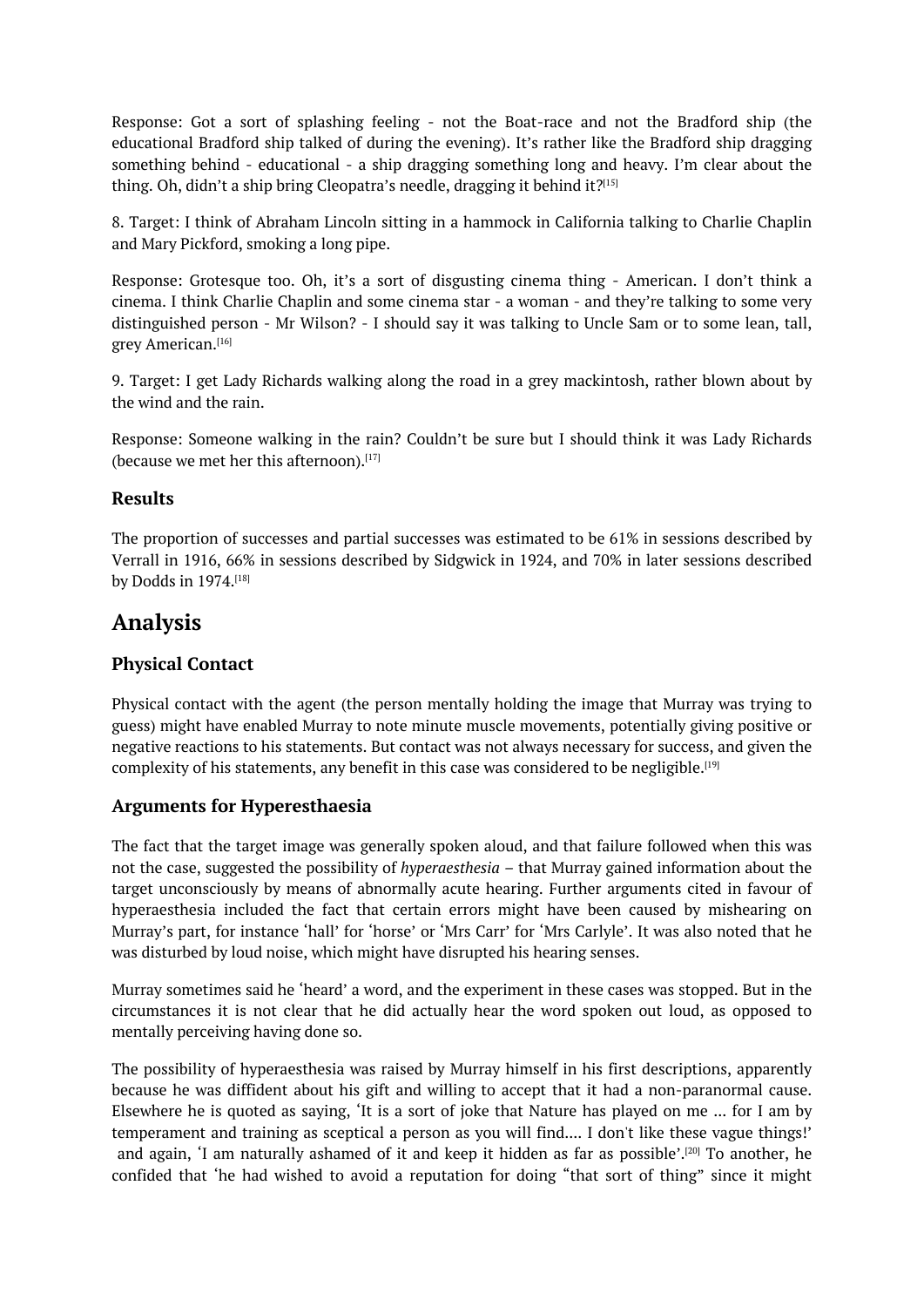detract from any weight carried by his views on such vital matters as his work for the League of Nations.'<sup>[21]</sup>

In their commentaries, Verrall, Salter, Sidgwick and Dodds all doubted that hyperaesthesia was the underlying cause. In later life, Salter writes, Murray was persuaded by objections to it and 'admitted that the [sou](#page-0-0)rce of his knowledge seemed to be mainly telepathic, though telepathy might make use of real sights, sounds, smells, memories, to reach its goal.' [22]

Among serious commentators, only EJ Dingwall argued for hyperaesthesia, on the grounds that not enough was known about it and that the descriptions of the experiments were too imprecise for it to be ruled out. [23] Dingwall in turn was challenged by Rosa[lin](#page-0-0)d Heywood, an SPR member who, from her real life experience as a telepathic experient, contested his assumptions about what should and should not be the case if telepathy was real.  $^{[24]}$ 

#### **Arguments [f](#page-0-0)or Telepathy**

Discussions over the choice of image were [s](#page-0-0)aid to be carried out in low voices that could not be expected to carry through a closed door. Salter and her husband tested this, finding that a person standing three yards from the closed door could hear nothing that was said inside the room unless it was spoken well above conversational level. In at least one successful session, Murray during his absence was in a room that was separated by another room from the one in which the experiments were taking place. [25]

The fact that Murray was disturbed by loud noises, it was argued, might as well mean that his psychic faculty was disrupted as that it prevented him 'overhearing' the target image being spoken. Dodds also questi[one](#page-0-0)d why Murray's success rate did not diminish with age, as would be expected if it was based on acute hearing, but rather increased (he was still getting successes aged eighty), and why it made little difference who was acting as the principal agent, despite the wide range of pitch, volume and carrying power that this would have occasioned . [26]

A striking characteristic of Murray's responses was that they often began by feeling the general atmosphere of the scene, not with concrete details that would be expected if he had overheard particular words. In his later paper he commented:

Of course the personal impression of the percipient himself is by no means conclusive evidence, but I feel there is one almost universal quality in these guesses of mine which does suit telepathy and does not suit any other explanation. They always begin with a vague emotional quality or atmosphere: "This is horrible, this is grotesque, this is full of anxiety" ; or rarely, "This is something delightful"; or sometimes, "This is out of a book", "this is a Russian novel", or the like. That seems like a direct impression of some human mind. Even in the failures this feeling of atmosphere often gets through. That is, it was not so much an act of cognition, or a piece of information that was transferred to me, but rather a feeling or an emotion; and it is notable that I never had any success in guessing mere cards or numbers, or any subject that was not in some way interesting or amusing.<sup>[27]</sup>

With regard to errors that might have been caused by mishearing, Verrall found 17 such cases, arguing that 'the number is not large nor the evidence striking'<sup>[28]</sup> when compared to 45 cases where Murray appeared to have perc[eiv](#page-0-0)ed the whole arrangement and was not influenced by words used by the agent.

Another indication of telepathy over hyperaesthesia was that [o](#page-0-0)n some occasions Murray showed awareness of the agent's unspoken thoughts, also of actions carrried out during his absence by people in the room.<sup>[29]</sup> He sometimes gave details that were part of the agent's mental image, but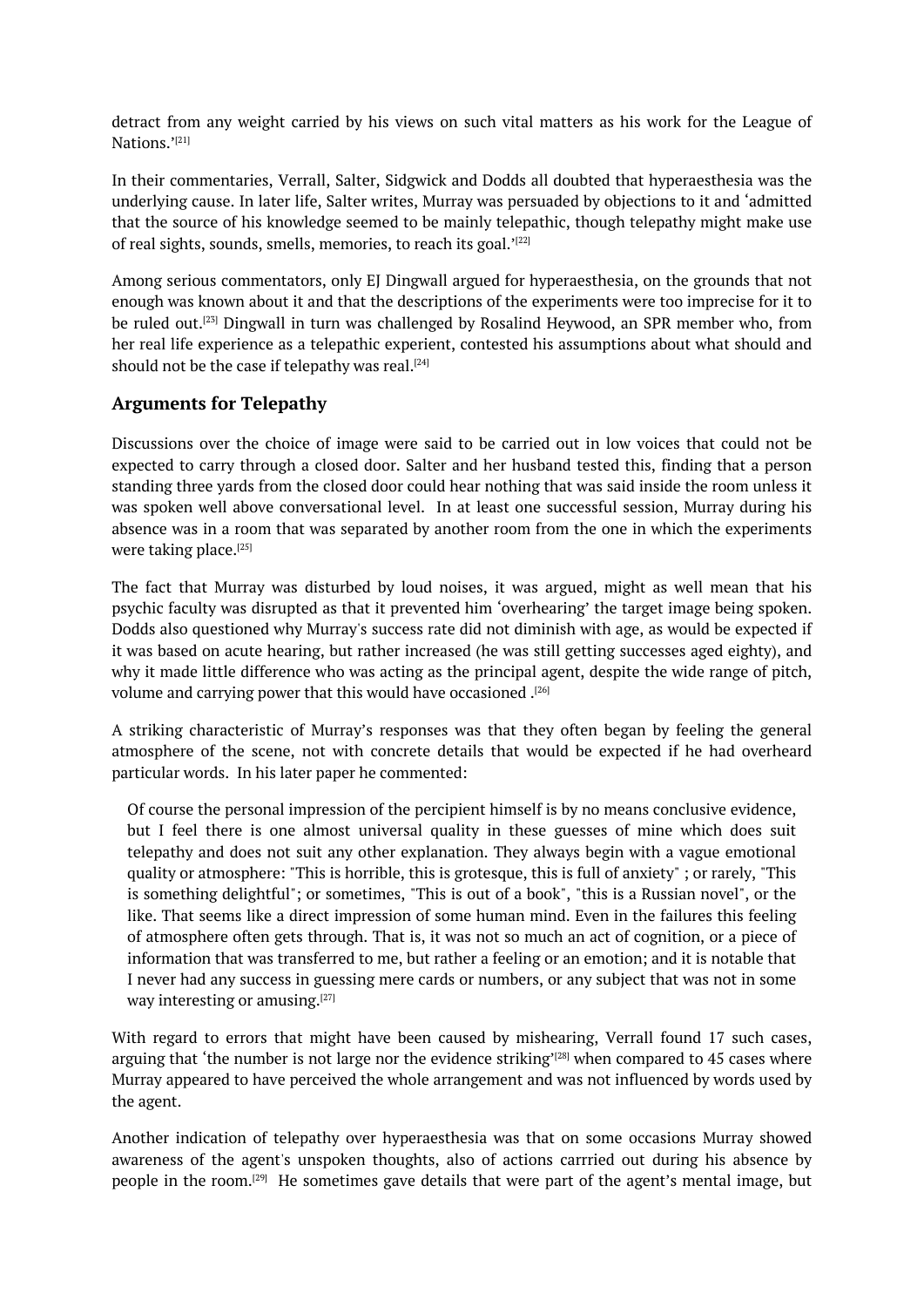which he or she had not included in the verbal description spoken aloud, and which he could not have known by normal means, suggesting that telepathy was operating at least partly. $^{\text{\tiny{[30]}}}$ 

Dodds concluded that

taken as a whole, Murray's results cannot be convincingly or completely expla[ine](#page-0-0)d without postulating telepathy. If anyone chooses to assume that hyperaesthesia *also* played some part, I cannot prove him wrong. But I question whether much is gained by introducing a second causal factor almost as mysterious, and as undefined in its limits, as telepathy itself.<sup>[31]</sup>

Melvyn Willin and Robert McLuhan

### **Literature**

Anon. (1917). Gilbert Murray and telepathy (1917). *Journal of the American Society for Psychical Research* 9/3, 129-32.

Dingwall, E.J. (1973). Gilbert Murray's experiments: Telepathy or hyperaesthesia? *Proceedings of the Society for Psychical Research* 56, 21-39.

Dodds, E.R. (1972). Gilbert Murray's last experiments. *Proceedings of the Society for Psychical Research* 55, 371-402.

Heywood, R. (1973). Correspondence. *Journal of the Society for Psychical Research* 47, 124-27.

Murray, G. (1916). Presidential address. *Proceedings of the Society for Psychical Research* 29, 46-63.

Murray, G. (1952). Presidential address. *Proceedings of the Society for Psychical Research* 49, 155-69.

Salter, H. (1941). Experiments in telepathy with Dr Gilbert Murray. *Journal of the Society for Psychical Research* 32, 29-38.

Salter, H. (1957). Obituary: Gilbert Murray. *Journal of the Society for Psychical Research* 39, 155-56.

Sidgwick, Mrs. H. (1924). Report on further experiments in thought-transference carried out by Professor Gilbert Murray, LL.D, Litt.D. *Proceedings of the Society for Psychical Research* 34, 212-74.

Sidgwick, E. (1924). Appendix II. To Mrs. Sidgwick's paper on Professor Murray's experiments on thought-transference. *Proceedings of the Society for Psychical Research* 34, 336-41.

Verrall, M. (1916). Report on a series of experiments in "guessing". *Proceedings of the Society for Psychical Research* 29, 64-110.

### **References**

#### **Footnotes**

- 1.ˆ Murray (1916).
- 2.ˆ Verrall (1916).
- 3.ˆ Sidgwick (1924).
- 4.ˆ Salter (1941).
- [5.ˆ](#page-0-0) Murray (1952).
- [6.ˆ](#page-0-0) Dodds (1972).
- [7.ˆ](#page-0-0) Dingwall (1973).